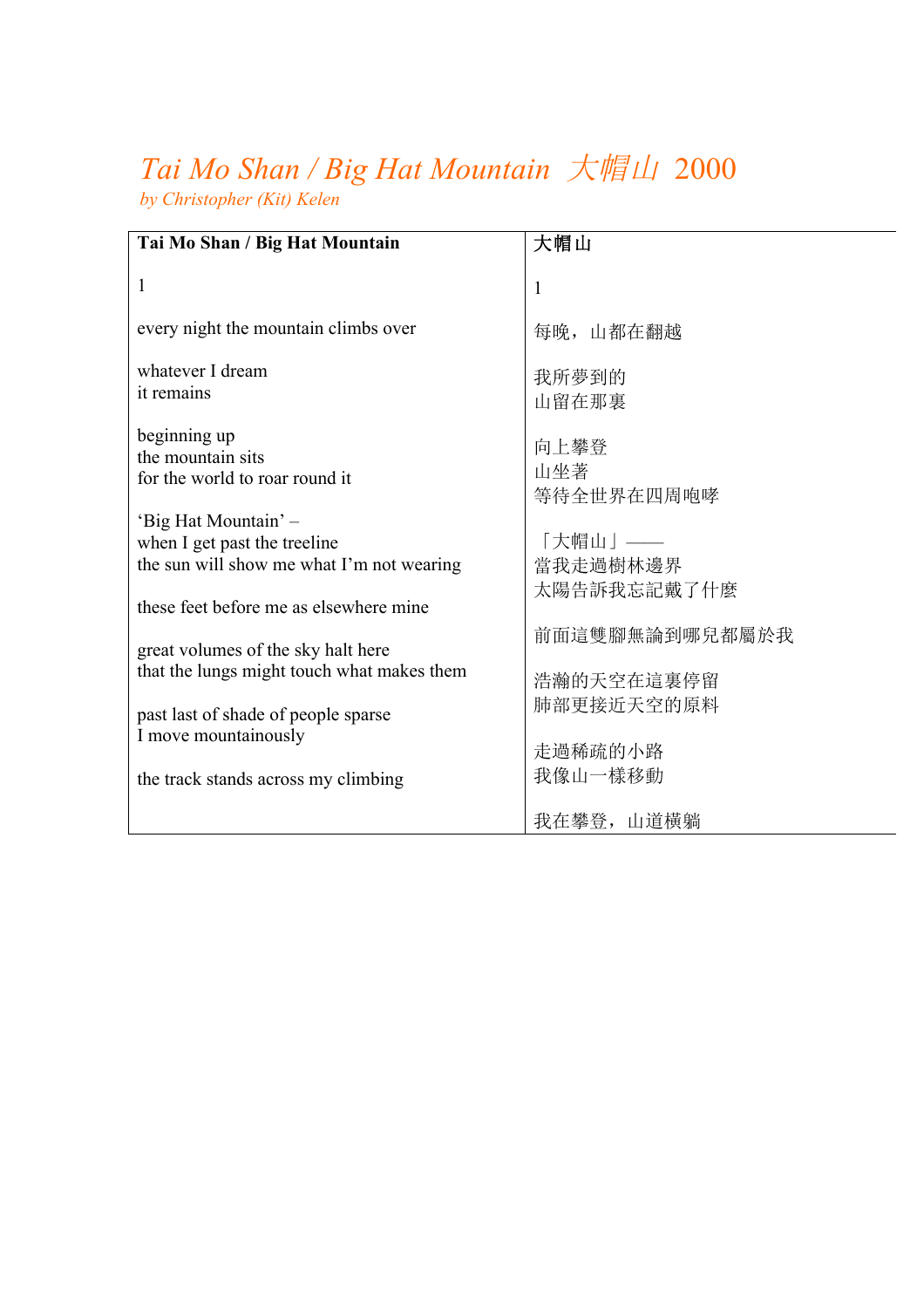| $\overline{2}$                                                                                                                                    | $\overline{2}$                       |
|---------------------------------------------------------------------------------------------------------------------------------------------------|--------------------------------------|
| trees themselves climb                                                                                                                            | 樹在攀援                                 |
| - making, losing breath like me                                                                                                                   | ——像我一樣喘氣                             |
| who bends them? who's bent to them?                                                                                                               | 誰令它們彎腰?誰向它們彎腰?                       |
| everything calls me away                                                                                                                          | 一切事物叫我離開                             |
| look this leech! $-$ a watch,                                                                                                                     | 看看這水蛭! ——這隻手錶,                       |
| my fur grown into garments,                                                                                                                       | 我的皮毛變成了衣服,                           |
| to hold the mountain off                                                                                                                          | 把山與我隔開                               |
| head full of, eyes too, mouth full up                                                                                                             | 頭腦充斥著, 眼睛也是, 連嘴巴也是                   |
| even in this making silence                                                                                                                       | 甚至在漸趨的寂靜之中                           |
| I cast none of this off                                                                                                                           | 我甚麼也沒有拋棄                             |
| $paradox - this stillness$ sweats from me<br>my presence in my means deferred<br>that I belong where I'm no part<br>and have not hide nor nesting | 悖論——停歇使我流汗<br>我存在是因為我不來<br>我屬於沒有我的地方 |
| I take the mountain up                                                                                                                            | 沒處藏身, 也不能築巢而居                        |
| now time has pitched its tent in me                                                                                                               | 來吧! 大帽山                              |
| the city's trafficking sloughs                                                                                                                    | 時間在我的體內安營紮寨                          |
| enough blank space                                                                                                                                | 城市的非法交易抛棄了<br>足夠的空白                  |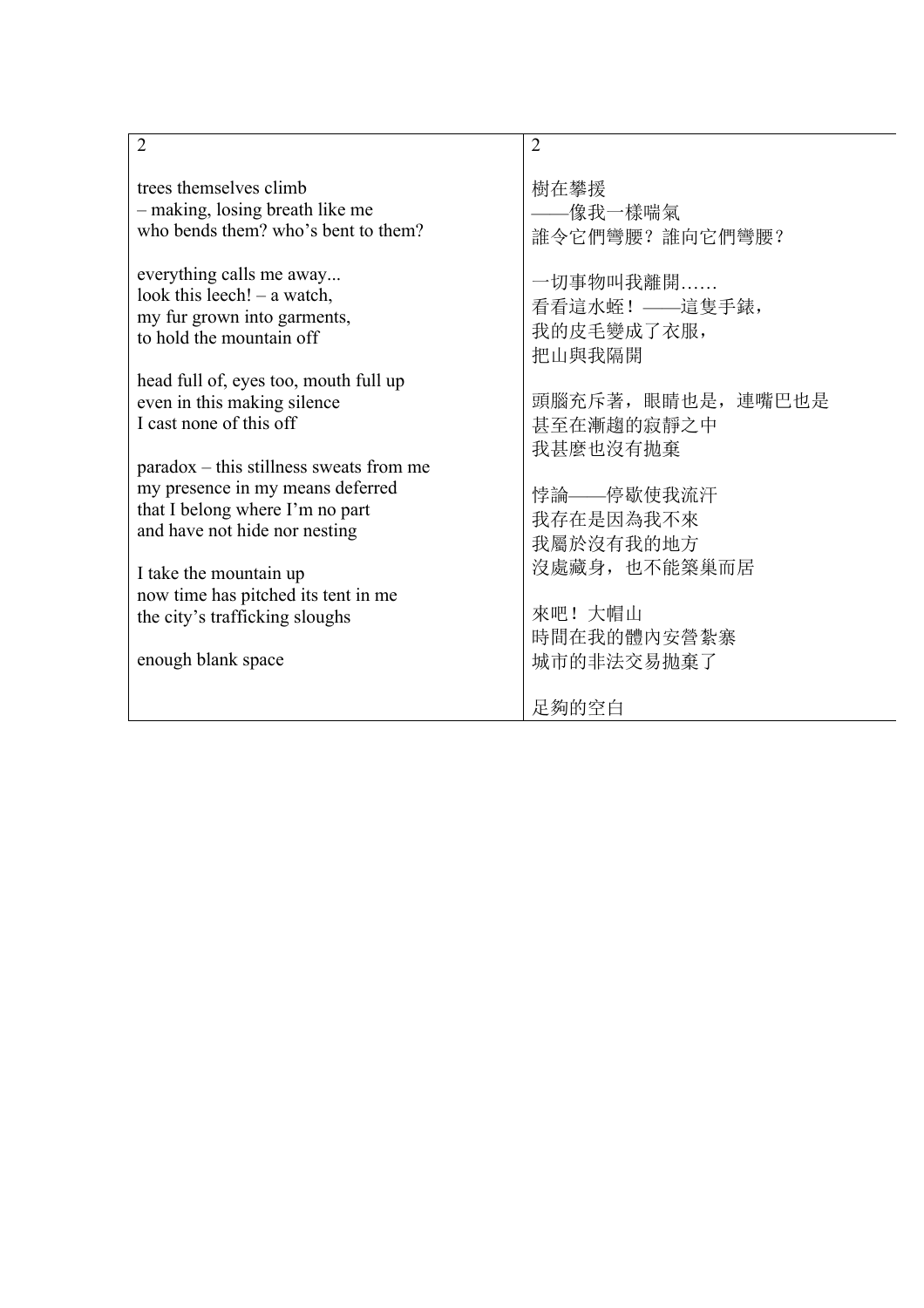| 3                                                                                                                              | 3                                            |
|--------------------------------------------------------------------------------------------------------------------------------|----------------------------------------------|
| smoulders into its autumn burden                                                                                               | 輕煙升起了秋意                                      |
| someone is burning in the dry gully                                                                                            | 有人在山中生火                                      |
| through the thickness of air<br>a broken umbrella caught in tree forks<br>the broken wind burnt here                           | 穿過濃濃的空氣<br>一把破傘卡在樹杈中<br>破碎的風在此燃燒             |
| far below tugs work the harbour dry<br>the sea faced off in its cargo of sunk truths<br>its grim old forevers as good as today | 遠處穿梭的拖輪擠滿了海港<br>大海與載著真相下沉的貨物搏鬥<br>它嚴肅破舊永遠如今日 |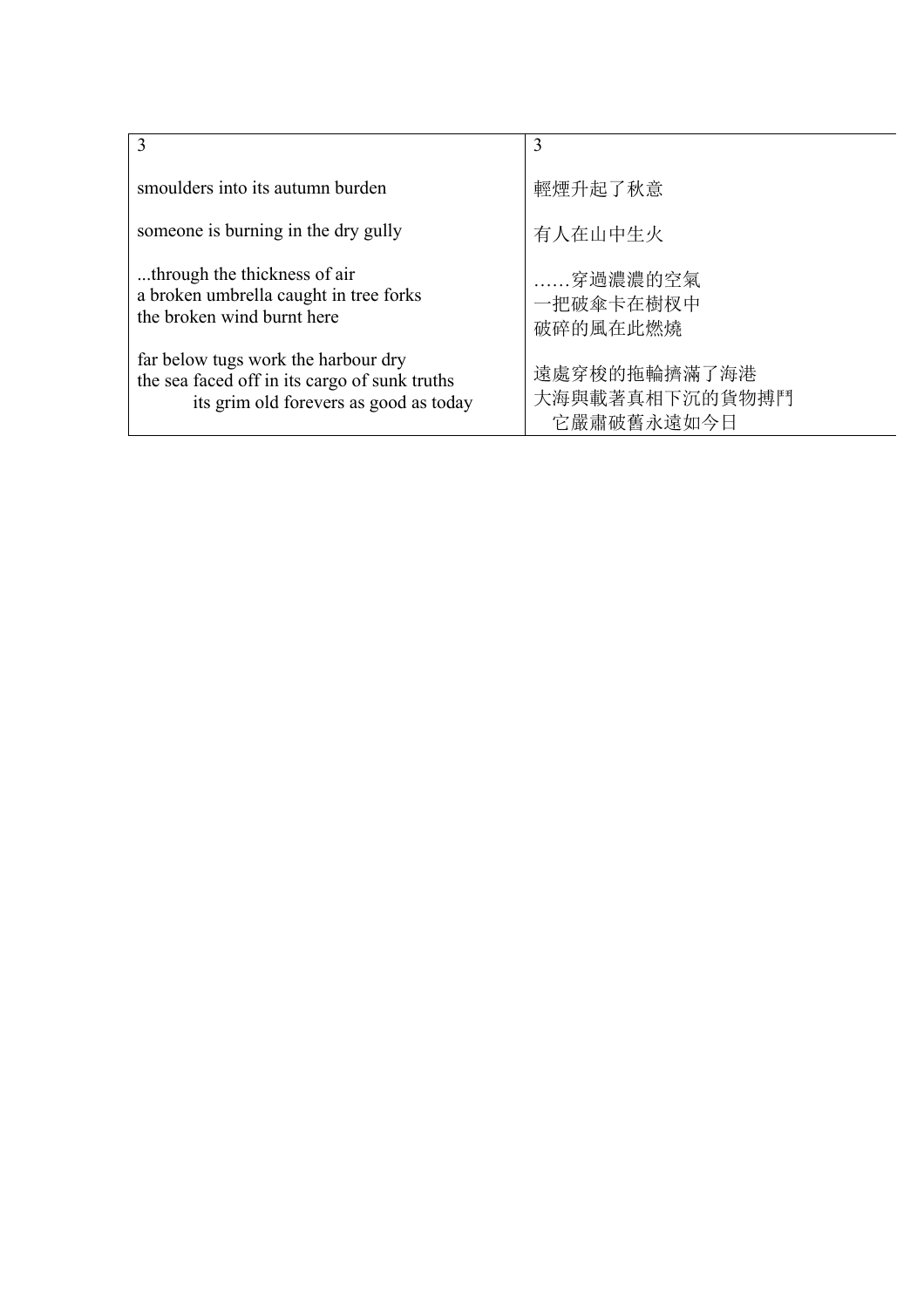| $\overline{4}$                                                                         | $\overline{4}$               |
|----------------------------------------------------------------------------------------|------------------------------|
| a day with the mountain – what does it mean?                                           | 與山為伴的一日——是甚麼意思?              |
| the wind is like rubble piled<br>in a silent forest where the birds<br>have lost sway  | 風像堆積的碎石<br>在寂靜的森林<br>鳥兒失去了主宰 |
| then the forest itself bends under divinity                                            | 森林向著神聖彎腰                     |
| centuries back the mountain gets into me<br>I must climb                               | 幾個世紀前, 山魂附體<br>我必須攀登         |
| the mountain can only be taken the wrong way:<br>shrines and incense fall up its sides | 然而,山只能被誤解:<br>墓碑,香燭在它的一面堆積   |
| in the way of devotion                                                                 |                              |
| folk bring their birds to sing with the wild<br>the wind stirs up in its corners       | 以虔誠的方式<br>遊人攜帶鳥兒, 參加大自然的合唱   |
| as the sound the ear must stir from a shell                                            | 風在它的角落作動                     |
| Big $Hat$ – and the city like ears sticking out                                        | 猶如耳中的濤聲必須來自貝殼之中              |
| faith occults the gradient                                                             | 大帽山, 城市如耳朵般伸長                |
| as if the mountain were to be believed                                                 | 信念掩蓋了山坡                      |
|                                                                                        | 彷彿山也值得信任                     |
|                                                                                        |                              |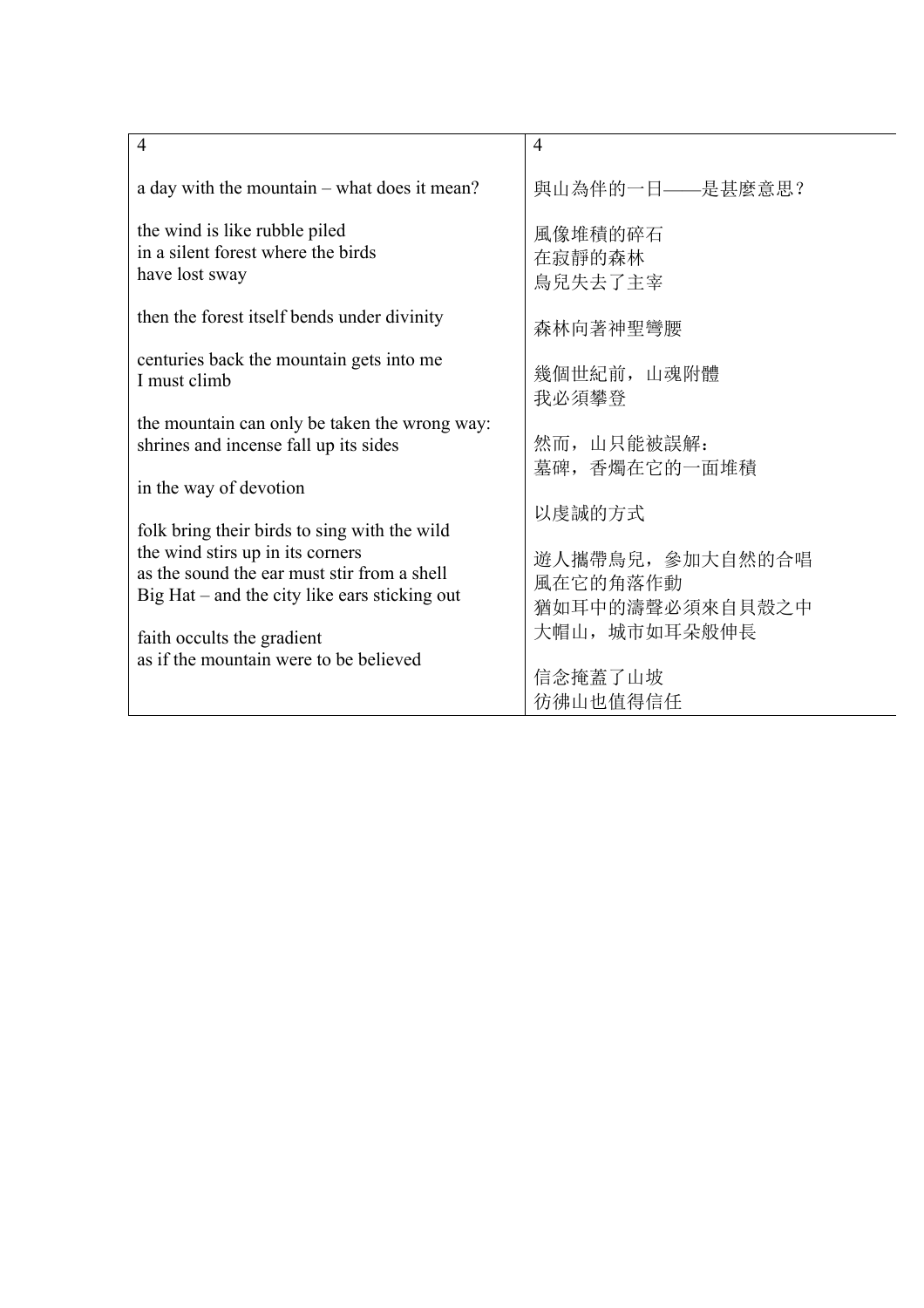| 在烈日的照耀下大步向前<br>striding in the sun's vast strokes<br>my wrist minutely glints<br>手腕上的每一分鐘都在閃耀<br>I bring this cast of light on the mountain<br>我帶著這襲光上山<br>to borrow an intensity<br>來借取陽光的強度<br>sun stands either side – can't be found out<br>太陽就站在一邊——但是我找不到                                                                                                                                                                                                                                                                                                       |                                     |            |
|-----------------------------------------------------------------------------------------------------------------------------------------------------------------------------------------------------------------------------------------------------------------------------------------------------------------------------------------------------------------------------------------------------------------------------------------------------------------------------------------------------------------------------------------------------------------------|-------------------------------------|------------|
|                                                                                                                                                                                                                                                                                                                                                                                                                                                                                                                                                                       |                                     |            |
|                                                                                                                                                                                                                                                                                                                                                                                                                                                                                                                                                                       |                                     |            |
|                                                                                                                                                                                                                                                                                                                                                                                                                                                                                                                                                                       | I pull the mountain up over my head | 我拉來山遮蓋我的頭頂 |
| bears my sullen breath away<br>山趕走我的不快<br>the mountain confesses me<br>山替我告解<br>I have only to come<br>而我只需到來<br>there is something between me and it<br>and not a form of understanding<br>我跟山之間存在著甚麼<br>但又難以理解<br>to take up with the mountain<br>is the hardest thing to do<br>與山交往<br>是最困難的事情<br>eyes down at my pencil<br>the mountain won't grudge<br>低頭看我手中的筆<br>does not need to remember<br>山不會妒忌<br>has forgotten nothing<br>它無須銘記<br>the boredom of the mountain<br>但從沒忘記<br>bigger than any of us<br>山比我們任何一個<br>what is that speech below silence there? |                                     |            |
| 都更加沉悶<br>寂靜之中, 它都說了甚麼?                                                                                                                                                                                                                                                                                                                                                                                                                                                                                                                                                |                                     |            |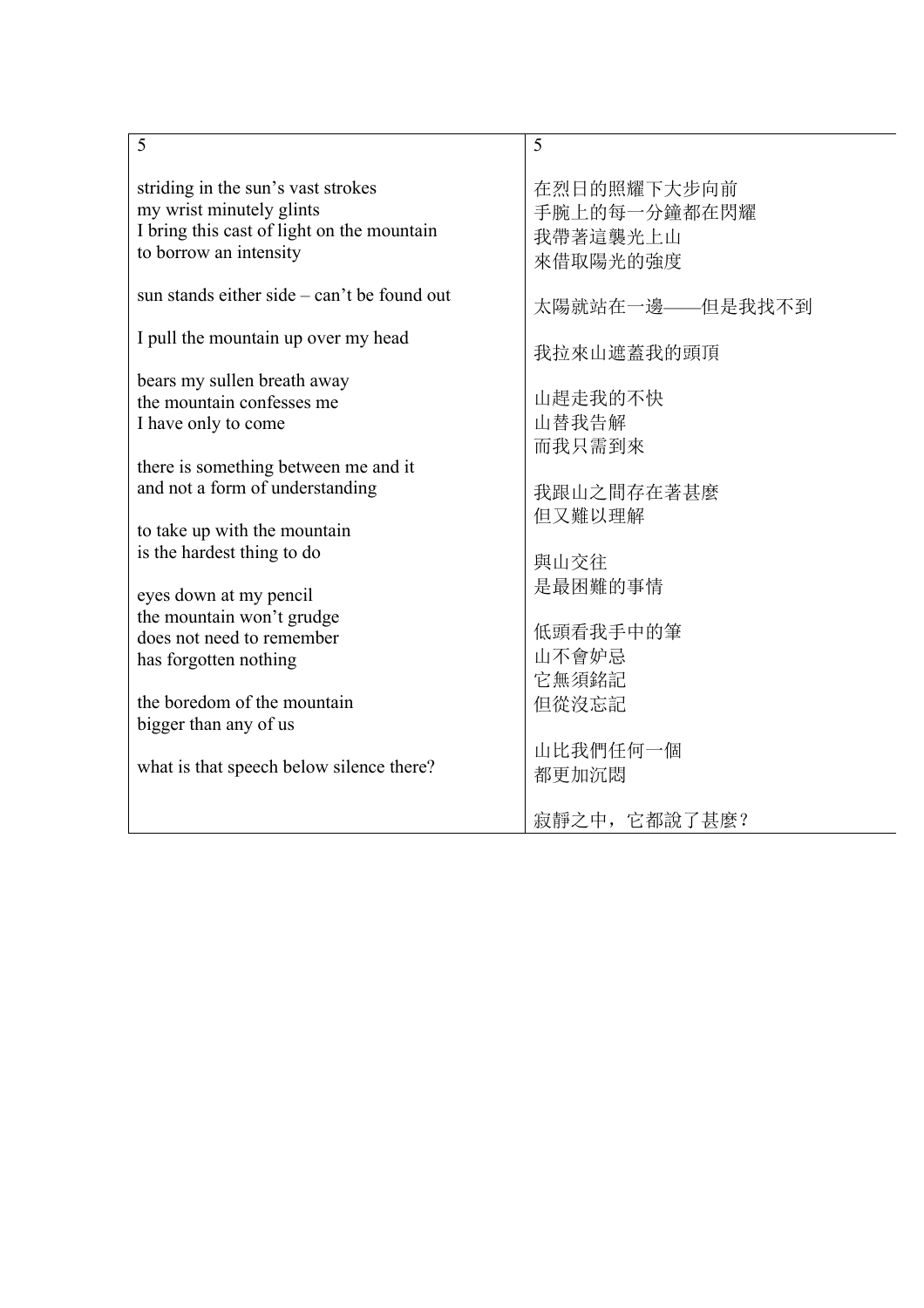| 6                                             | 6             |
|-----------------------------------------------|---------------|
| breath down in rich seams older than speech   | 在比語言更古老的地層中呼吸 |
| I am taking down the mountain's portrait      | 我在替山畫肖像       |
| opinion of the place                          | 對這裏的想法        |
| in each lit square                            | 每一戶燈火         |
| faces pay for the privilege                   | 都買來           |
| of turning their backs on the mountain        | 背山的特權         |
| a fine roof for all that has buried and built | 美妙的屋頂蓋著埋葬和建造  |
| and the sun singing down there                | 太陽在下面高歌       |
| past roots, past all dim hoards               | 穿過根莖、穿過朦朧的寶物  |
| lost before measuring ever began              | 在發明度量衡之前早已失落  |
| all that the mountain is                      | 所有的山都是        |
| a fine roof                                   | 美妙的屋頂         |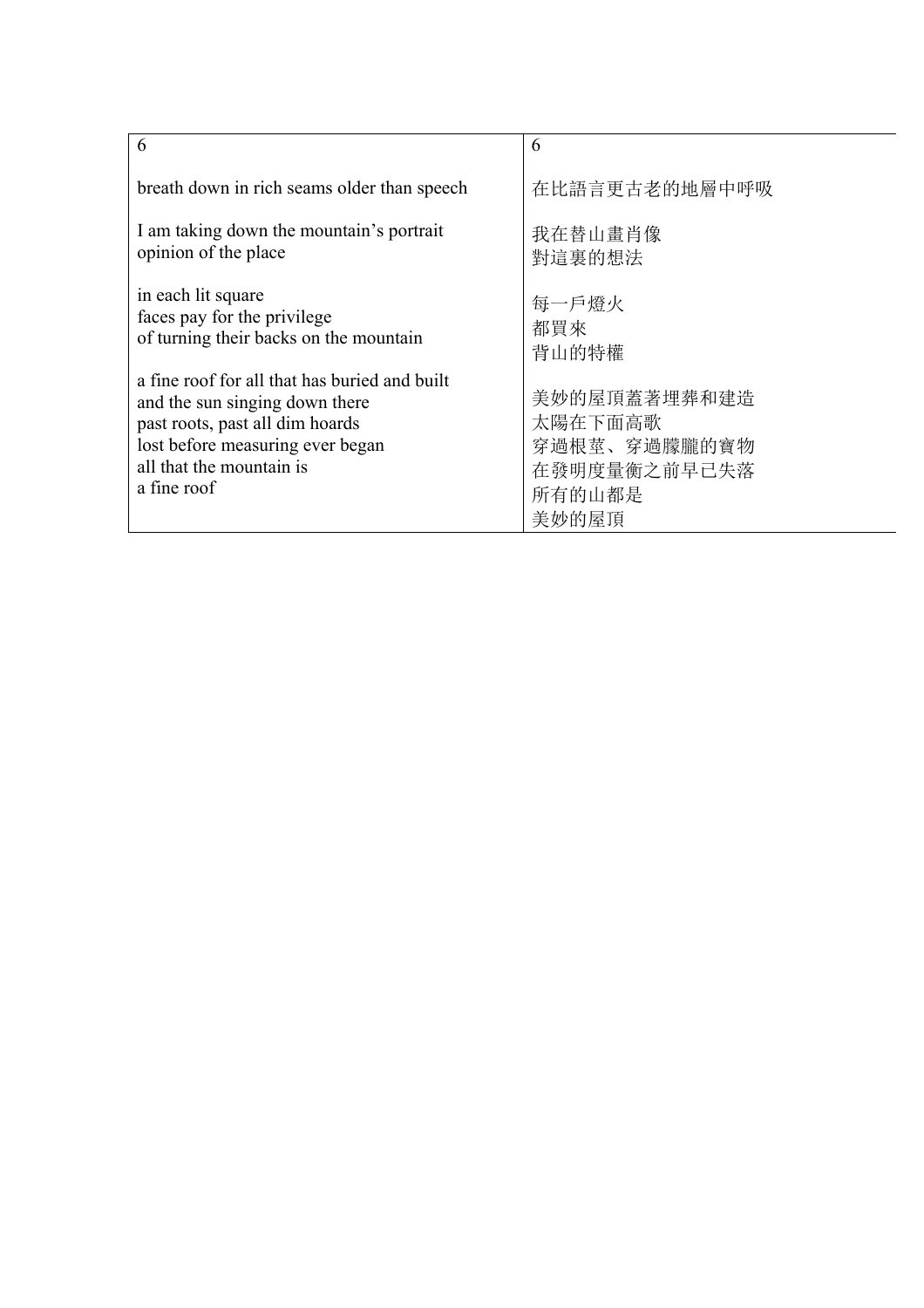| $\overline{7}$                                                                                                     | $\overline{7}$                          |
|--------------------------------------------------------------------------------------------------------------------|-----------------------------------------|
| this going nowhere stills my bones                                                                                 | 置身山中, 沒有其它地方                            |
| the better of me got                                                                                               | 身心靜止                                    |
| as home yearns for me                                                                                              | 家在想我                                    |
| how could it not?                                                                                                  | 怎會不想呢?                                  |
| when I myself am pacing elsewhere                                                                                  | 當我在他鄉流連時                                |
| how should the mountain manifest?                                                                                  | 山該怎樣表達?                                 |
| who can see it in me?                                                                                              | 誰能在我身上看到它?                              |
| morning slouches with the mountain                                                                                 | 晨光懶洋洋地依偎著山                              |
| noontide stands over, sun takes a set, quickens,                                                                   | 太陽高懸, 正午時分, 加快腳步,                       |
| sky of bones and insects forgetting                                                                                | 天空佈滿骨頭和失憶的蟲子                            |
| a mountain of words against the mountain<br>symptom of which is self-erasure                                       | 滿山的詞語對應                                 |
| climbing the mountain                                                                                              | 山的徵狀: 自我消隱                              |
| I am invisible                                                                                                     | 爬山時                                     |
| does this get me nowhere?                                                                                          | 我是隱形的                                   |
| stones washed raw<br>the mountain in theory is indivisible<br>if it leaves by the truckload<br>truckloads are left | 這是否能讓我消失?<br>石頭被沖刷得光滑無比<br>按理說, 山是不可分割的 |
|                                                                                                                    | 如果它變成一車車的泥石離開<br>剩下的還是一車車的泥石            |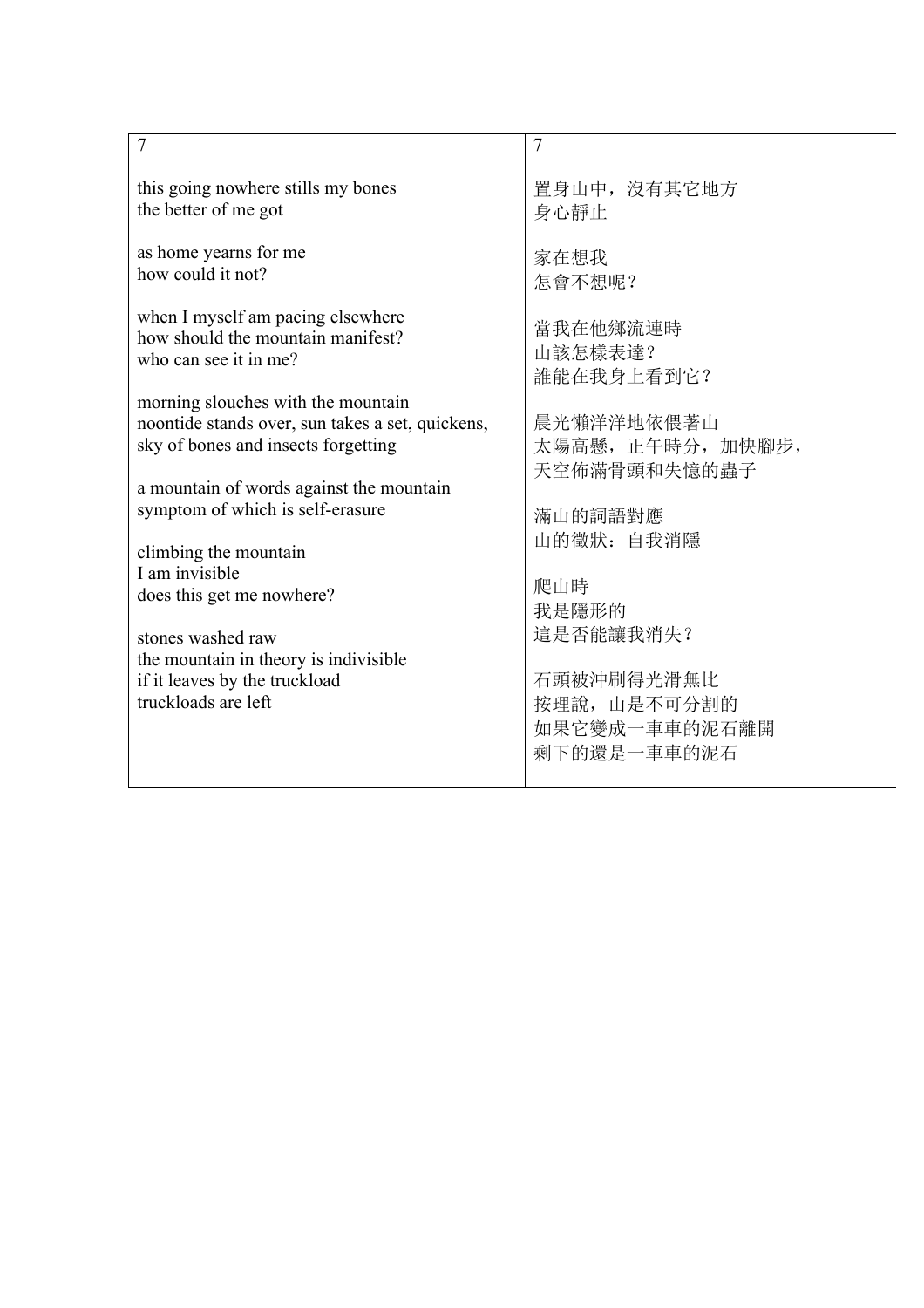| 8                                         | 8               |
|-------------------------------------------|-----------------|
| some divination senses me                 | 一些預兆觸動了我        |
| under these weathered hands of season     | 在飽經滄桑的季節        |
| I make out the character for mountain     | 我看見了「山」這個字      |
| a bell sounds where the path comes still  | 鐘聲在靜止的小路響起      |
| which deities does the mountain guard?    | 山在守護著哪位神祗?      |
| faces worn with kindness uphill           | 人們帶著和藹的面容上山     |
| in shanty sides and tricks of dwelling    | 在小屋旁, 棲居的詭計     |
| even this bent old joke of a mountain     | 這個老得彎腰的玩笑       |
| half erased and ready for more            | 一半已被蠶食掉, 並已做好准備 |
| eyed but if the dollar bids               | 看到更多,但如果金錢被     |
| idle in such fraught desire               | 閒置,在我所崇敬的飽含的    |
| I honour hoping that there's honour in it | 慾望中, 希望那裏還有著崇敬。 |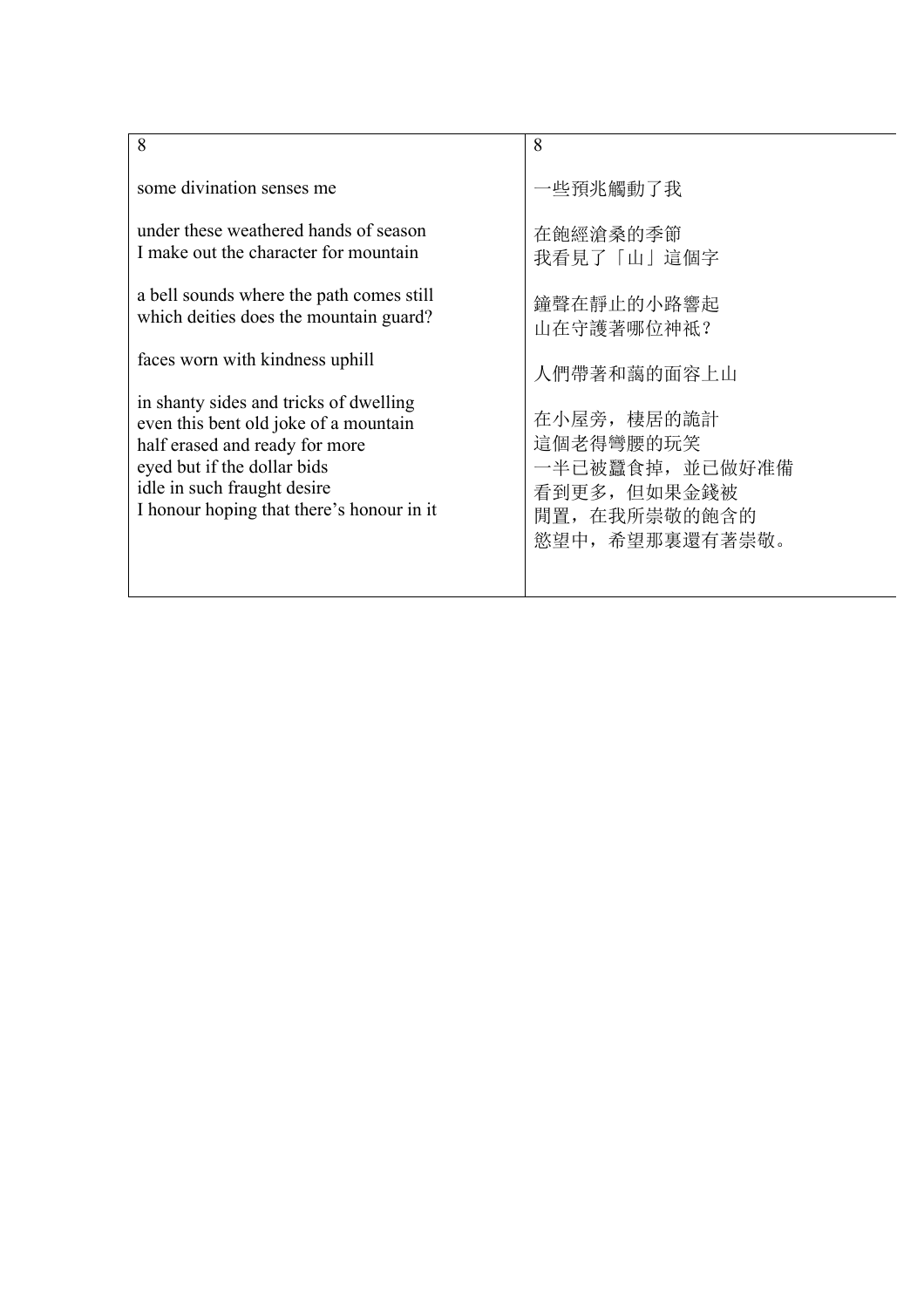| 9                               | 9         |
|---------------------------------|-----------|
| uphill choose one rock          | 上山找一塊石頭   |
| to sit on the mountain          | 坐在上面      |
| limbs rest                      | 放鬆四肢      |
| two bodies together             | 兩個身體在一起   |
| which stills the way?           | 是甚麼讓路停下來? |
| the fewer my footfalls          | 我的腳步越少    |
| the more in the mountain        | 留給山的就越多   |
| stood among clouds              | 站在雲中      |
| its windows thin mists          | 霧靄繚繞著窗戶   |
| my mountain on the window here  | 我的山就在窗子裏  |
| of which the clouds are capable | 飛雲能從中流走   |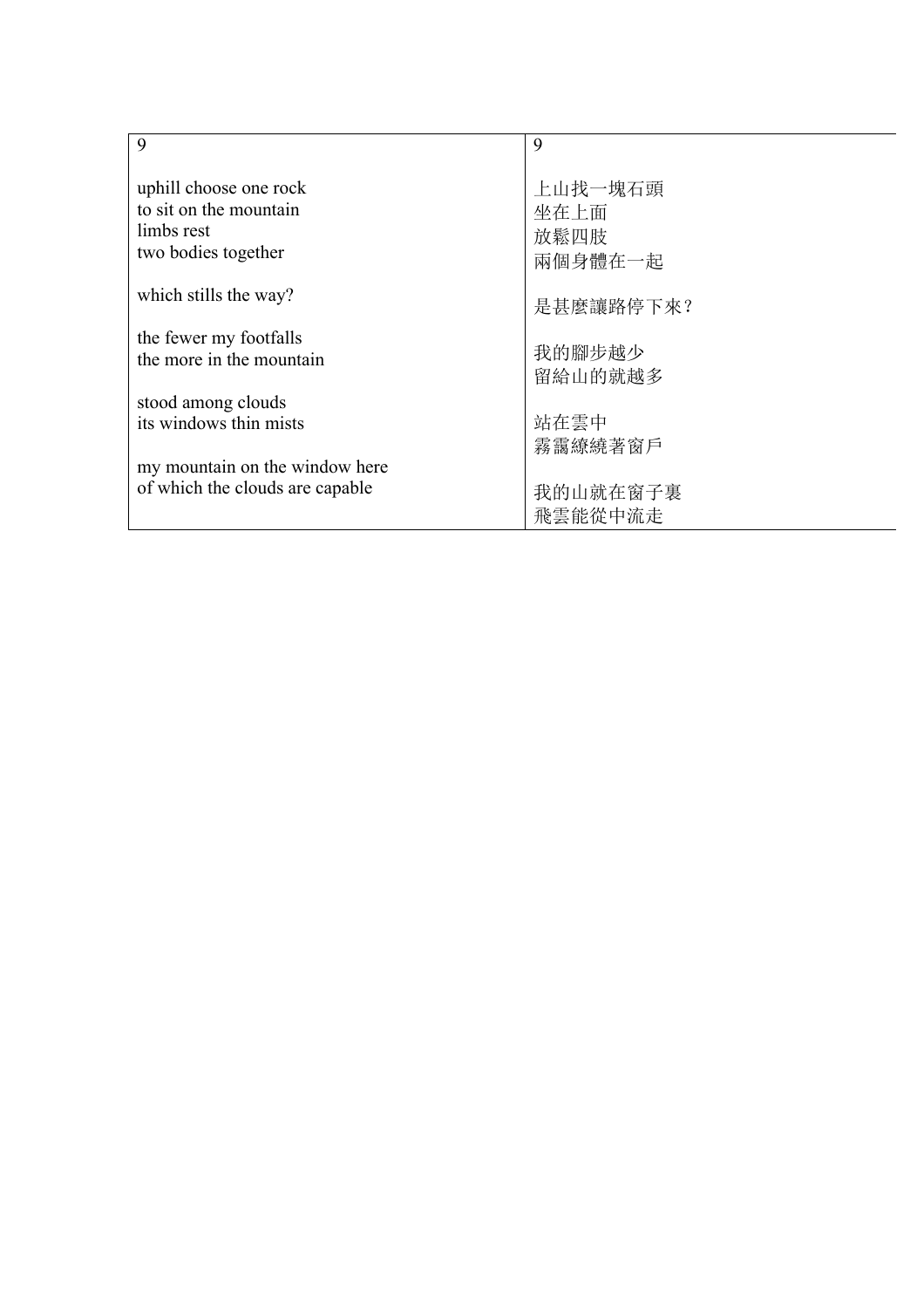| 10                                         | 10               |
|--------------------------------------------|------------------|
| dusk is a last turn wrestles the mountain  | 黃昏是與山最後一回合的角力    |
| descending, picking burrs from clothes     | 緩緩走下, 摘下衣服上黏著的芒草 |
| plucking ants from my fur                  | 拔掉毛髮中的螞蟻         |
| sweat dries cold                           | 汗乾了變冷            |
| chill sets on my neck                      | 一陣涼氣在我頸上冒起       |
| I learn I have given the mountain my scarf | 我發覺我把圍巾留給了山      |
| further down the mountain offers a glove   | 一路上, 它送給我一隻別人的手套 |
| and then another for the same hand         | 然後又送給我一隻, 同一隻手的  |
| different, another colour                  | 但尺寸不同、顏色也不同      |
| I decline again                            | 我一概拒絕了           |
| look in the morning                        | 早上我在想            |
| - how the mountain still stands            | 山怎麼還在            |
| no hint of gloating                        | 而山毫不炫耀           |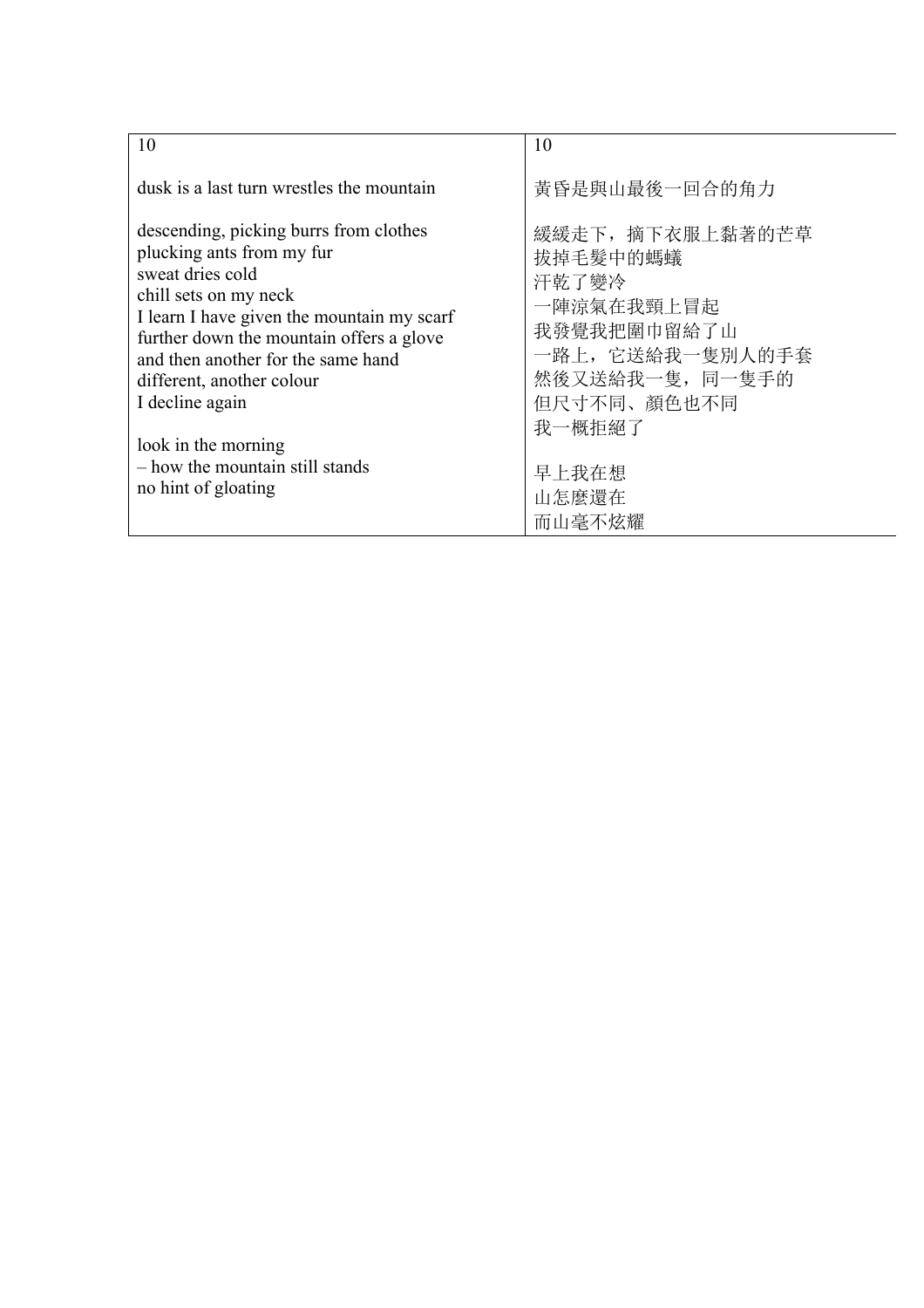| 11                                          | 11              |
|---------------------------------------------|-----------------|
|                                             |                 |
| still life that we have ornamented          | 我們成為靜物的裝飾       |
| catch the angles from<br>it casts over      | 捕捉每個角度          |
| pales by                                    | 山影              |
| comes under a spell                         | 在魔咒之下           |
|                                             | 漸趨蒼白            |
| nights home                                 |                 |
| I face the mountain                         | 夜晚回家            |
| my building casts a shadow over             | 我面對著山           |
| the mountain shows no face                  | 家的影子投射在山上       |
| I play the guitar a tune on the mountain    | 山卻沒有顯露面孔        |
|                                             | 我用山為結他彈奏一曲      |
| quavers like sparks spun                    |                 |
| the stars – such comrades dim about me      | 顫音如火花飛旋         |
|                                             | 星星——我的同志,因我而暗淡  |
| the mountain frames<br>days buried          |                 |
| looks on in its auspicious graves           | 山為埋葬的日子         |
| inauspicious though to look                 | 裝作畫框            |
|                                             | 凝視著吉祥的墓地        |
| once in a hermitfold black night of barking | 雖然這樣並不吉祥        |
| under your smoky blanket of breath          |                 |
| grass curls up toes                         | 在一個隱蔽的狗吠之夜      |
| jackhammer blowtorch – these are the fauna  | 你毛毯般的呼吸煙霧瀰漫     |
|                                             | 草兒捲起腳趾          |
| a postcard in the museum of what was the    | 鑽機、燒焊器——他們也是動物  |
| mountain                                    |                 |
| a foolish old man grinds tiger bones        | 博物館內一張明信片描繪山的模樣 |
|                                             | 愚公研磨老虎的骨頭       |